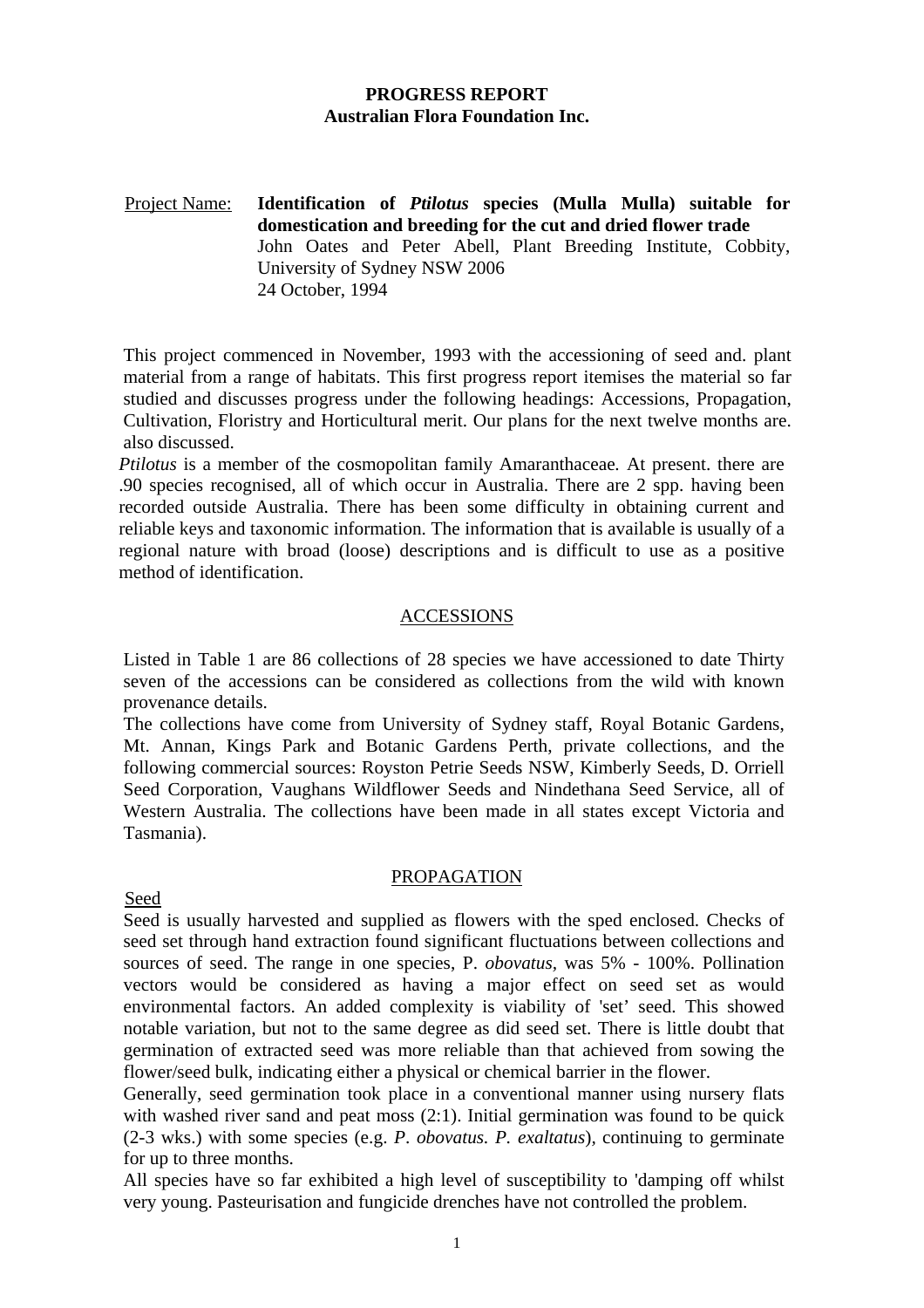#### **TABLE 1.** *PTILOTUS* **ACCESSIONS IN SPECIES ORDER.**

| <b>ACCESSION NO.</b> | <b>GENUS</b> | <b>SPECIES</b>           | <b>SUPPLIER</b>              | <b>DATE</b> | <b>LOCALITY</b>                 | <b>STATE</b> |
|----------------------|--------------|--------------------------|------------------------------|-------------|---------------------------------|--------------|
| P/9307               | Ptilotus     | 2A                       | $Z.$ Ashby $(2a)$            | 21/11/93    | * 60 k S Bourke on Mitchell Hwy | <b>NSW</b>   |
| P/9305               | Ptilotus     | 2ii                      | $Z.$ Ashby $(2ii)$           | 21/11/93    | * 60 k S Bourke on Mitchell Hwy | <b>NSW</b>   |
| P/9306               | Ptilotus     | 2iii                     | Z. Ashby (2iii)              | 21/11/93    | * 60 k S Bourke on Mitchell Hwy | <b>NSW</b>   |
| P/9438               | Ptilotus     | aervoides                | Kings Park & Botanic Gdn.    | 14/4/94     | $*5136/93$                      | <b>WA</b>    |
| P/9408               | Ptilotus     | aervoides                | Nindethana Seeds             | 3/3/94      | RMB 939, Woogenilup             | <b>WA</b>    |
| P/9437               | Ptilotus     | arthrolasius             | Kings Park & Botanic Gdn.    | 14/4/94     | $*310/86$                       | <b>WA</b>    |
| P/9451               | Ptilotus     | astrolasius              | Kings Park & Botanic Gdn.    | 14/4/94     | $*91/89$                        | <b>WA</b>    |
| P/9409               | Ptilotus     | astrolasius              | Nindethana Seeds             | 3/3/94      | RMB 939, Woogenilup             | <b>WA</b>    |
| P/9461               | Ptilotus     | atriplicifolius          | Prof Burgess, K. Gott.       | 28/6/94     | * Deep Well, Northern Territory | NT           |
| P/9410               | Ptilotus     | auriculifolius           | Nindethana Seeds             | 3/3/94      | RMB 939, Woogenilup             | WA           |
| P/9428               | Ptilotus     | auriculifolius           | Vaughans Wildflr. Seeds      | 3/3/94      | Gingin                          | <b>WA</b>    |
| P/9314               | Ptilotus     | auriculifolius           | Royston Petrie Seeds         | 30/11/93    | Kenthurst                       | <b>NSW</b>   |
| P/9404               | Ptilotus     | auriculiformis           | Kimseed                      | 1/3/94      | Aust. Revegetation Corp. Lid.   | <b>WA</b>    |
| P/9446               | Ptilotus     | axillaris                | Kings Park & Botanic Gdn.    | 14/4/94     | $*1857,554/93$                  | <b>WA</b>    |
| P/9311               | Ptilotus'    | axillaris                | <b>Royston Petrie Seeds</b>  | 30/11/93    | Kenthurst                       | <b>NSW</b>   |
| P/9425               | Ptilotus     | axillaris                | Vaughans Wildflr. Seeds      | 3/3/94      | Gingin                          | <b>WA</b>    |
| P/9441               | Ptilotus     | caespitulosus            | Kings Park & Botanic Gdn.    | 14/4/94     | *1860, 439/91                   | <b>WA</b>    |
| P/9447               | Ptilotus     | calostachys var. calost. | Kings Park & Botanic Gdn.    | 14/4/94     | $*5102/92$                      | <b>WA</b>    |
| P/9407               | Ptilotus     | calostachyus             | Kimseed                      | 1/3/94      | Aust. Revegetalion Corp. Ltd.   | <b>WA</b>    |
| P/9440               | Ptilotus     | calostachyus             | Kings Park & Botanic Gdn.    | 14/4/94     | *1861, 89/89                    | <b>WA</b>    |
| P/9411               | Ptilotus     | calostachyus             | Nindethana Seeds             | 3/3/94      | RMB 939, Woogenilup             | <b>WA</b>    |
| P/9316               | Ptilotus     | calostachyus             | <b>Royston Petrie. Seeds</b> | 30/11/93    | Kenthurst                       | <b>NSW</b>   |
| P/9429               | Ptilotus     | calostachyus             | Vaughans Wildflr. Seeds      | 3/3/94      | Gingin                          | <b>WA</b>    |
| P/9412               | Ptilotus     | carinatus                | Nindethana Seeds             | 3/3/94      | RMB 939, Woogenilup             | <b>WA</b>    |
| P/9449               | Ptilotus     | chamaecladus             | Kings Park & Botanic Gdn.    | 14/4/94     | * 1864, 5491/93                 | <b>WA</b>    |
| P/9442               | Ptilotus     | clementii                | Kings Park & Botanic Gdn.    | 14/4/94     | * 18651 15/93                   | <b>WA</b>    |
| P/9413               | Ptilotus     | clementii                | Nindethana Seeds             | 3/3/94      | RM13 939, Woogenilup            | WA           |
| P/9315               | Ptilotus     | clementii                | Royston Petrie Seeds         | 30/11/93    | Kenthurst                       | <b>NSW</b>   |
| P/9426               | Ptilotus     | clementii                | Vaughans Wildflr. Seeds      | 3/3/94      | Gingin                          | <b>WA</b>    |
| P/9450               | Ptilotus     | conicus                  | Kings Park & Botanic Gdn.    | 14/4/94     | * 1865A, 158/89                 | <b>WA</b>    |
| P/9454               | Ptilotus     | erubescens?              | Mt. Annan Botanic Gdn.       | 22/4/94     | * 890257                        | <b>NSW</b>   |

\*Indicates collections of documented wild origin.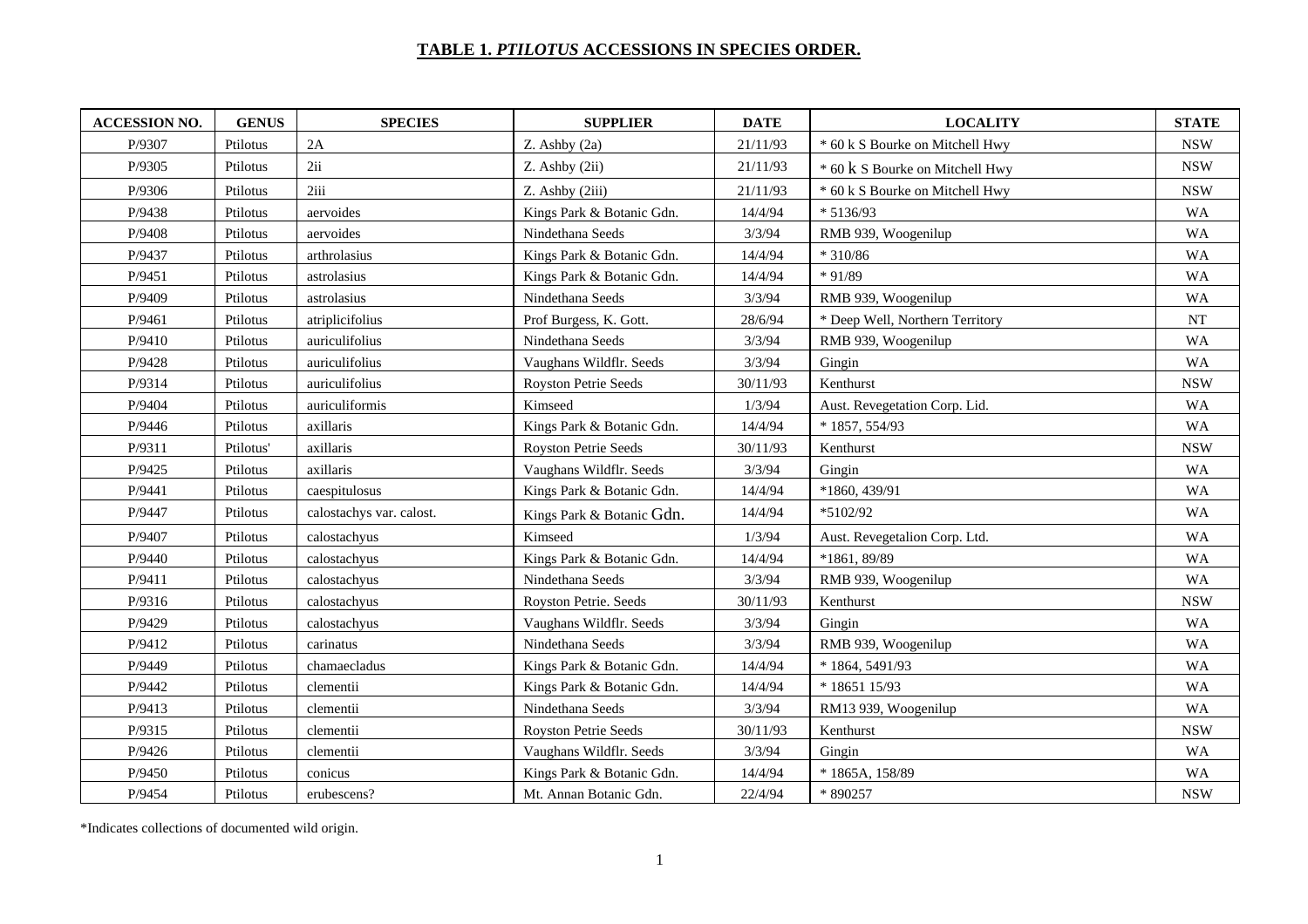# TABLE 1 (ctd). *Ptilotus* accessions in species order

| P/9432 | Ptilotus  | exaltatus                  | D. Oriell Seed Exporters  | 22/3/94  | Mt. Yorkine, Perth.                   | <b>WA</b>  |
|--------|-----------|----------------------------|---------------------------|----------|---------------------------------------|------------|
| P/9406 | Ptilotus  | exaltatus                  | Kimseed                   | 1/3194   | Aust. Revegetation Corp. Ltd.         | <b>WA</b>  |
| P/9444 | Ptilotus  | exaltatus                  | Kings Park & Botanic Gdn. | 14/4/94  | * 1871, 51581/92                      | <b>WA</b>  |
| P/9414 | Ptilotus  | exaltatus                  | Nindethana Seeds          | 3/3/94   | RMB 939, Woogenilup                   | <b>WA</b>  |
| P/9313 | Ptilotus  | exaltatus                  | Royston Petrie Seeds      | 30/11/93 | Kenthurst                             | <b>NSW</b> |
| P/9422 | Ptilotus  | exaltatus                  | Vaughans Wildflr. Seeds   | 3/3/94   | Gingin                                | <b>WA</b>  |
| P/9457 | Ptilotus  | exaltatus var. semilanatus | Mt. Annan Botanic Gdn     | 22/4/94  | * 890255                              | <b>NSW</b> |
| P/9445 | Ptilotus  | fusiformis                 | Kings Park & Botanic Gdn  | 14/4/94  | $*1873, 80/89$                        | <b>WA</b>  |
| P/9435 | Ptilotus  | gaudichaudii               | Kings Park & Botanic Gdn. | 14/4/94  | * 1874, 5735/92                       | <b>WA</b>  |
| P/9455 | Ptilotus  | gaudichaudii var. gaud.    | Mt. Annan Botanic Gdn.    | 22/4/94  | * 893031                              | <b>NSW</b> |
| P/9405 | Ptilotus  | gomphrenoides              | Kimseed                   | 1/3/94   | Aust Revegetalion Corp. Ltd.          | <b>WA</b>  |
| P/9421 | Ptilotus  | gomphrenoides              | Nindethana, Seeds         | 3/3/94   | RMB 939, Woogenilup'                  | <b>WA</b>  |
| P/9430 | Ptilotus  | gomphrenoides              | Vaughans Wildflr. Seeds   | 3/3/94   | Gingin                                | <b>WA</b>  |
| P/9403 | Ptilotus  | helipteroides              | Kimseed                   | 1/3/94   | Aust. Revegetalion Corp. Ltd.         | <b>WA</b>  |
| P/9312 | Ptilotus  | helipteroides              | Royston Petrie Seeds      | 30/11/93 | Kenthurst                             | <b>NSW</b> |
| P/9431 | Ptilotus  | helipteroides              | Vaughans Wildflr. Seeds   | 3/3/94   | Gingin                                | <b>WA</b>  |
| P/9452 | Ptilotus  | lanatus                    | Kings Park & Botanic Gdn. | 14/4/94  | * 1882, 5623/92                       | <b>WA</b>  |
| P/9436 | Ptilotus  | latifolius                 | Kings Park & Botanic Gdn. | 14/4/94  | * 1883, 90/89                         | WA         |
| P/9456 | Ptilotus  | leucocoma                  | Mt. Annan Botanic Gdn.    | 22/4/94  | * 893037                              | <b>NSW</b> |
| P/9310 | Ptilotus  | leucocoma?                 | $Z.$ Ashby $(3 iv)$       | 21/11/93 | * 16 k S Charleville                  | QLD        |
| P/9302 | Ptilotus  | macrocephalus              | D. Kull/C. Wellings       | 3/11/93  | * 3 k E Urana                         | <b>NSW</b> |
| P/9301 | Ptilotus  | macrocephalus              | J.Roake                   |          | $\ast$                                | <b>NSW</b> |
| P/9443 | Ptilotus  | macrocephalus              | Kings Park & Botanic Gdn. | 14/4/94  | $*1886$                               | <b>WA</b>  |
| P/9415 | Ptilotus  | macrocephalus              | Nindethana Seeds          | 3/3/94   | RMB 939, Woogenilup                   | <b>WA</b>  |
| P/9319 | Ptilotus  | macrocephalus              | Z. Ashby                  | 3/12/93  | * 7k W of Oaky on Warrego Hwy.        | QLD        |
| P/9448 | Ptilotus  | murrayi                    | Kings Park & Botanic Gdn. | 14/4/94  | * 1887, 344/92                        | <b>WA</b>  |
| P/9416 | Ptilotus  | nobilis                    | Nindethana Seeds          | 3/3/94   | RMB 939, Woogenilup                   | <b>WA</b>  |
| P/9308 | Ptilotus  | nobilis                    | Z. Ashby (3i)             | 21/11/93 | * 15 k N Bourke past Gidgee Bore Camp | <b>NSW</b> |
| P/9433 | Ptilotus  | obovatus                   | D. Oriell Seed Exporters  | 22/3/94  | Mt. Yorkine, Perth                    | <b>WA</b>  |
| P/9401 | Ptilotus  | obovatus                   | Kimseed                   | 1/3/94   | Aust. Revegetalion Corp. Ltd.         |            |
| P/9453 | Ptilotus. | obovatus                   | Kings Park & Botanic Gdn. | 14/4/94  | * 1888, 186/91                        | WA         |
| P/9417 | Ptilotus  | obovatus                   | Nindethana Seeds          | 3/3/94   | RMB 939, Woogenilup                   | <b>WA</b>  |

\*Indicates collections of documented wild origin.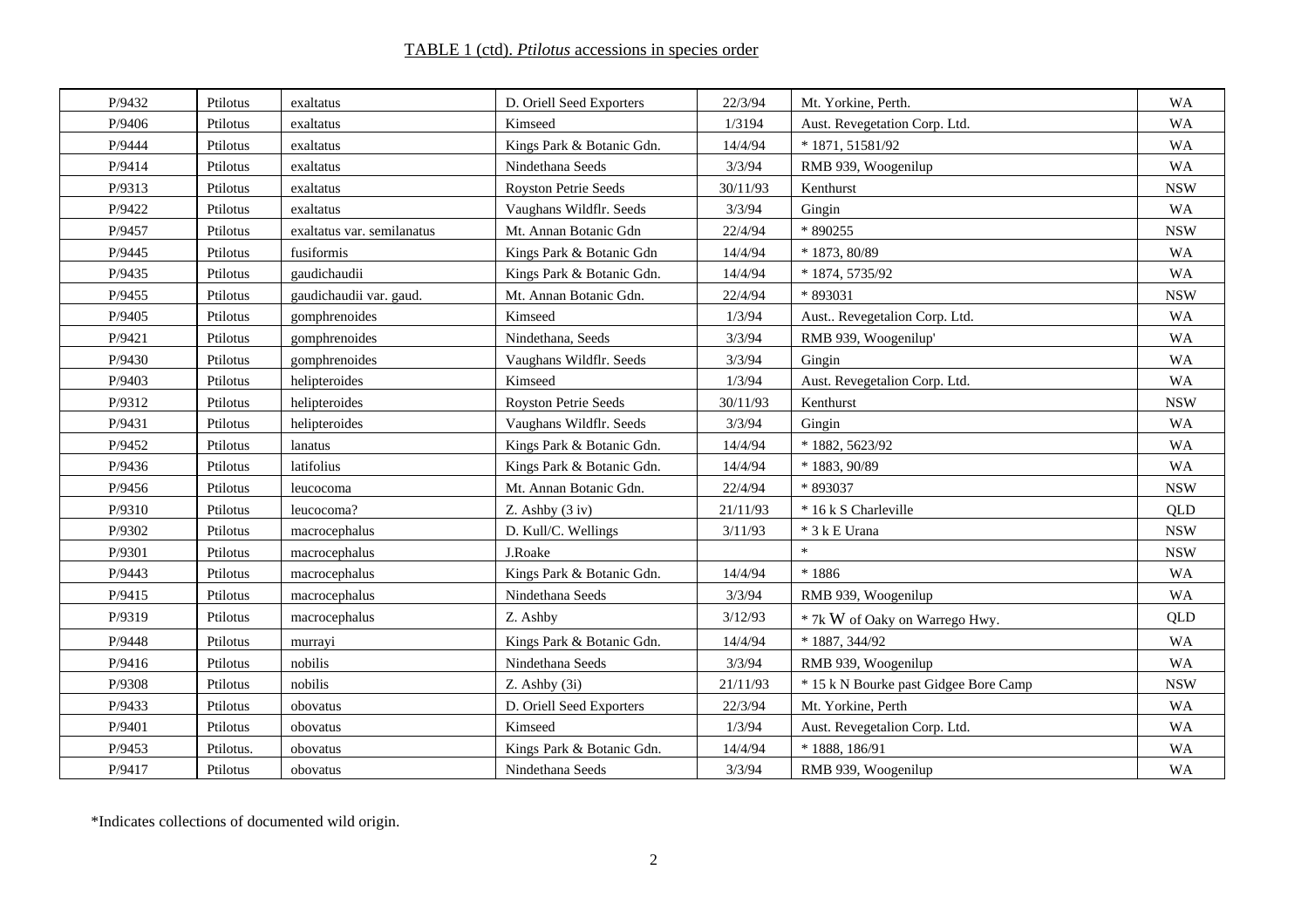# TABLE 1 (ctd). *Ptilotus* accessions in species order

| P/9317 | Ptilotus  | obovatus               | <b>Royston Petrie Seeds</b> | 30/11/93 | Kenthurst                        | <b>NSW</b> |
|--------|-----------|------------------------|-----------------------------|----------|----------------------------------|------------|
| P/9423 | Ptilotus. | obovatus               | Vaughans Wildflr. Seeds     | 3/3/94   | Gingin                           | WA         |
| P/9303 | Ptilotus  | obovatus var. obovatus | $Z.$ Ashby $(1)$            | 21/11/93 | * 126 k S Bourke on Mitchell Hwy | <b>NSW</b> |
| P/9439 | Ptilotus  | polakii                | Mugs Park & Botanic Gdn.    | 14/4/94  | * 1890, 83/89                    | WA         |
| P/9418 | Ptilotus  | polakii                | Nindethana Seeds            | 3/3/94   | RMB 939, Woogenilup              | WA         |
| P/9419 | Ptilotus  | polystachyus           | Nindethana Seeds            | 3/3/94   | RMB 939, Woogenilup              | WA         |
| P/9424 | Ptilotus  | polystachyus           | Vaughans Wildflr. Seeds     | 3/3/94   | Gingin                           | <b>WA</b>  |
| P/9304 | Ptilotus  | polystachyus           | $Z.$ Ashby $(2i)$           | 21/11/93 | * 60 k S Bourke on Mitchell Hwy  | <b>NSW</b> |
| P/9309 | Ptilotus  | polystachyus           | $Z.$ Ashby $(3ii)$          | 21/11/93 | * 16 k S Charleville             | QLD        |
| P/9434 | Ptilotus  | rotundifolia           | D. Oriell Seed Exporters    | 22/3/94  | Mt. Yorkine, Perth.              | WA         |
| P/9402 | Ptilotus  | rotundifolius          | Kimseed                     | 1/3/94   | Aust. Revegetation Corp. Lid.    | <b>WA</b>  |
| P/9420 | Ptilotus  | rotundifolius          | Nindethana Seeds            | 3/3/94   | RMB 939, Woogenilup              | <b>WA</b>  |
| P/9318 | Ptilotus  | rotundifolius          | <b>Royston Petrie Seeds</b> | 30/11/93 | Kenthurst                        | <b>NSW</b> |
| P/9427 | Ptilotus  | rotundifolius          | Vaughans Wildflr. Seeds     | 3/3/94   | Gingin                           | <b>WA</b>  |
| P/9458 | Ptilotus  | sp.                    | Mt. Annan Botanic Gdn.      | 22/4/94  | * 852354                         |            |
| P/9460 | Ptilotus  | sp                     | Mt. Annan Botanic Gdn.      | 22/4/94  | * 882132                         |            |
| P/9462 | Ptilotus  | sp.                    | Prof. Burgess, K. Gott.     | 28/6/94  |                                  | <b>NT</b>  |
| P/9463 | Ptilotus  | sp.                    | Prof. Burgess, K. Gott.     | 28/6/94  |                                  | <b>NT</b>  |
| P/9464 | Ptilotus  | sp.                    | Prof. Burgess, K. Gott.     | 28/6/04  |                                  | NI'        |
| P/9459 | Pliloltis | spathulatus            | Mt. Annan Botanic Gdn.      | 22/4/94  | * 913126                         |            |

\*,Indicates collections of documented wild origin.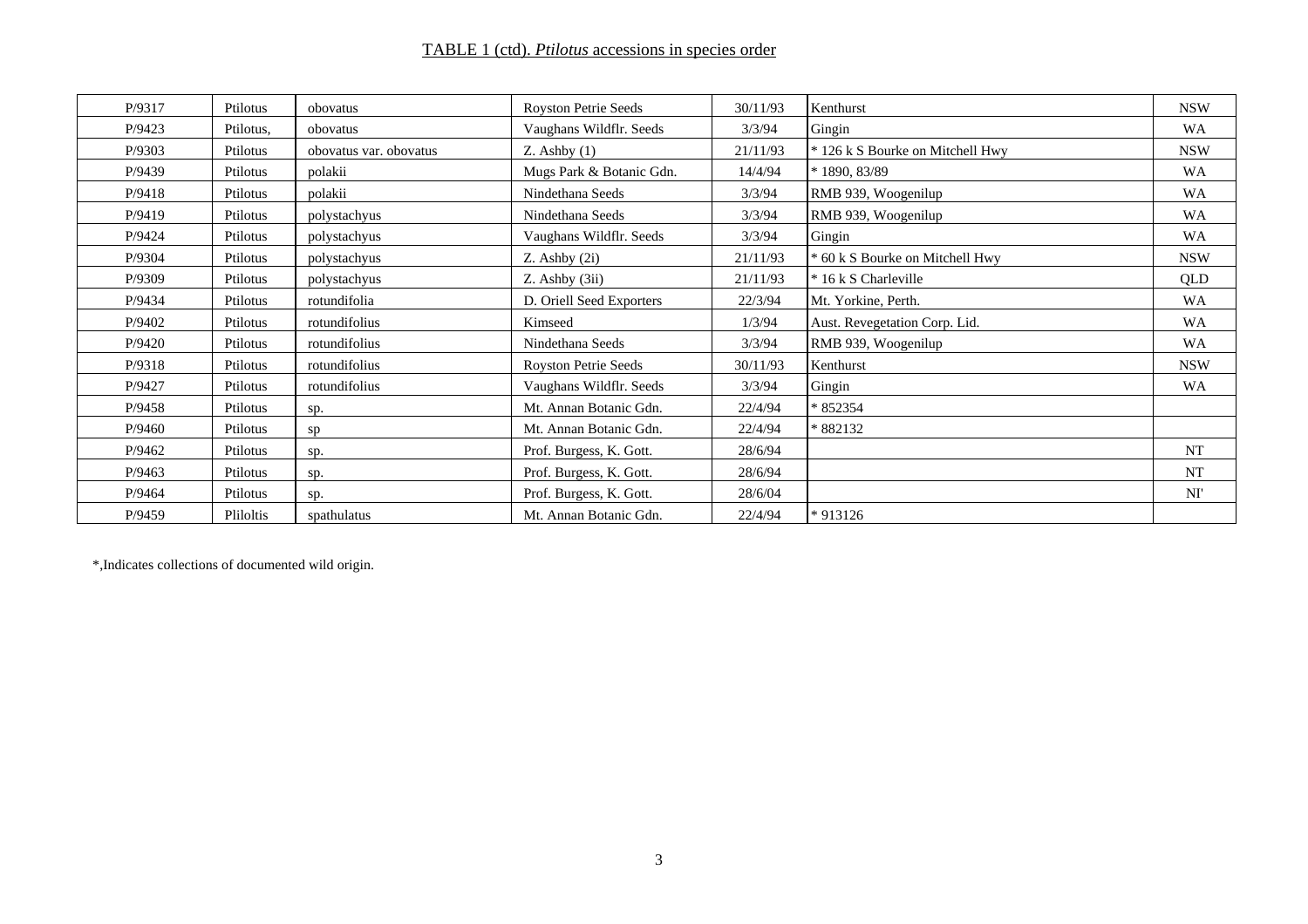Pricking out the seedlings into plugs early (before the first true leaves) and a reduction in watering to an absolute minimum have proved effective.

Seed samples were sent to the research department of Kings Park in Perth for trials on 'smoke' treatment but results have not yet been released to us.

*In vitro* germination of seed has not yet been used. Protocols exist (Williams et.al.) and when deemed necessary will be used.

# **Cuttings**

Both soft tip and semi-hardwood cuttings have been used successfully to produce clonal replicates. An atmosphere providing high humidity and temperature stability are considered the most important factors.

Our system consists of a 'tent' within an environmental control room. The room is set at 25ºC, providing what is considered to be an appropriate temperature. The 'tent' has a supply of 'fog' to provide a controlled level of humidity (90 - 95%). The fog is provided by a 'Uni Fogger' that allows for regulation of the output to control the humidity level.

Soft, herbaceous tip and stem cuttings work well with most species tried. *P. polystachys* and *P. obovatus* will strike at a rate of better than 90%. Older woody material is usually more difficult to strike. Early removal of cuttings from the propagation system after rooting is advised as prolonged exposure to higher levels of moisture often allows fungal attack. With the exception of *P. polystachys*, the use of flower scapes as stem cuttings is being be avoided due to their reluctance to produce roots and lateral shoots.

*Invitro* micropropagation has not yet been tried but if any difficulty is encountered using cutting propagation methods these techniques will be adopted.

# **Transplants**

Regeneration of plants and rootstocks through transplants has proven to be a very successful method of propagating *Ptilotus spp*. The provision of humidity reduces transplant shocks to the point where in many cases, very little delay in plant establishment occurs.

#### **CULTIVATION**

Being from the drier inland regions of Australia, it is assumed that the basic water requirements would be. low. This is certainly true in practice.

#### Containers

Container grown plants, both glasshouse and shadehouse, produce weak root systems when the media water content is kept at a constant high level. However, the division between 'too wet and too dry' is critical so the most reliable production method involves improving the air-filled porosity and drainage.

#### Field

Field beds have been prepared to provide information on the performance of *Ptilotus spp*. in a 'garden' or 'crop' situation. The beds consist of our local alluvial soil formed into beds, l metre wide and raised 125mm above, the no\* normal ground level. These beds are mulched to a depth of approximately 30mm with 'Vita Mulch' to help retain water and retard weed growth. Watering is carried out by a network of drippers that at present operate manually. This method appears to be very effective. Plants of several species have shown to be quick to establish and at this preliminary stage are quite tough in the field. Even considering the current drought, the field plantings require very little supplementary water. The best performers at this stage are *P. obovatus*, *P. exaltatus*, and P. polystachys.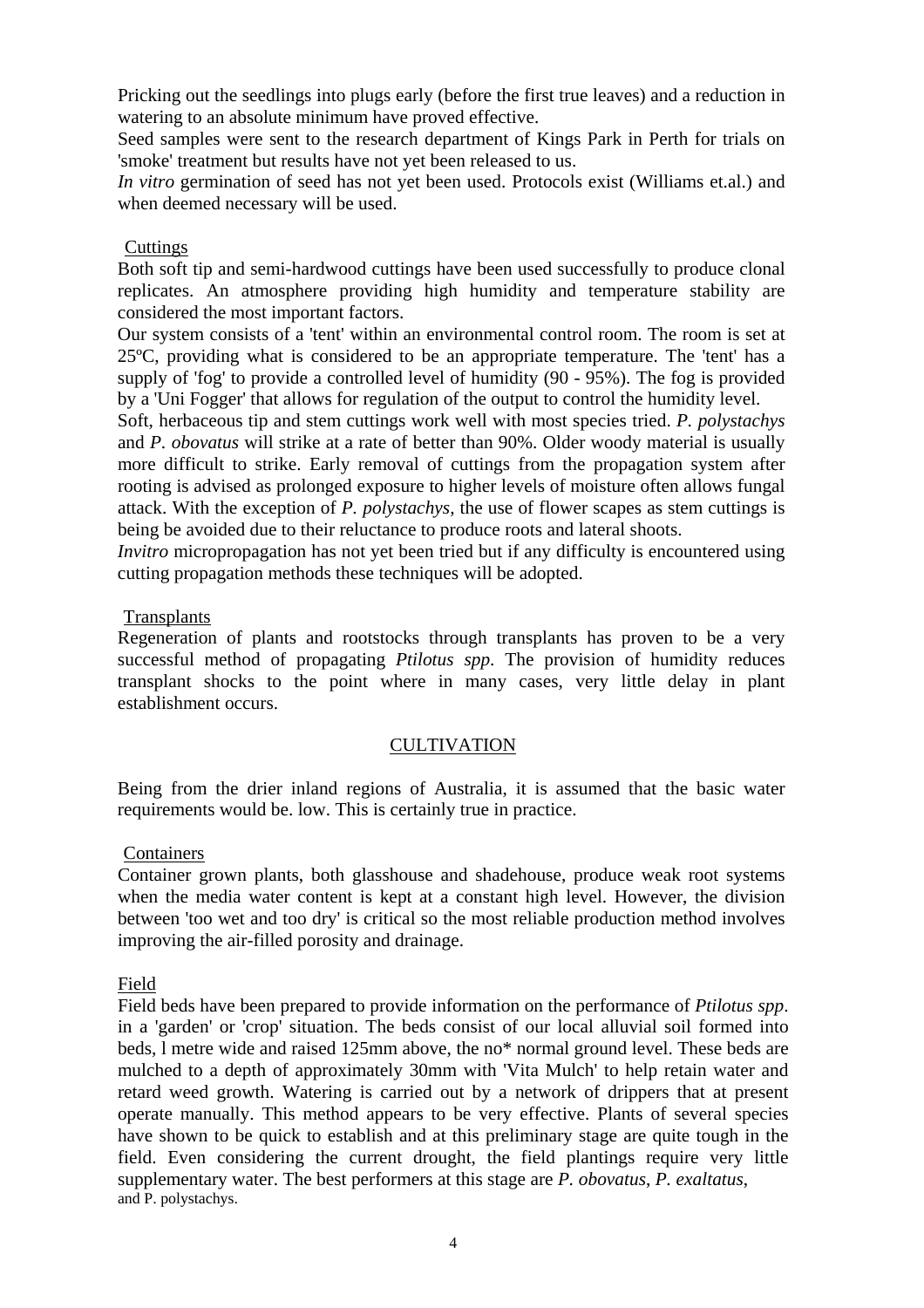# FLORISTRY

# Flower Morphology

Flowers within the *Ptilotus* inflorescence consist of persistent bracts surrounding a sometimes hairy perianth with 5 segments. The 5 stamens are frequently reduced to only 2 fertile stamens due to the production of staminodes. This could be one explanation for the often poor production of seed in nature.

# Inflorescence

The inflorescence is usually a cylindrical, ovoid or globose spike. It is mostly set terminally with the occasional axillary spike. The scapes vary in length with environment and species up to half a metre.

# Colour

Flower colour in *Ptilotus* is rarely considered intense, being mostly pastel shades of pink, mauve, green, pale yellow and white. They are however most striking due to the numbers of flowers produced, the size of the inflorescence. The overall floral presentation is often enhanced by long scapes presenting the inflorescence on or above the plant.

# Uses and Performance

At present there would be three areas within the existing flower markets for *Ptilotus spp*. Dried, material, fresh flowers for mixed bunches and fresh flower 'fillers'. Initial trials into vase life are very encouraging. Seven species have thus far been cut and placed into distilled water, see Table 2. All lasted at least 14 days, with *P. polystachys* maintaining condition for a full 7 weeks (49 days). This species, although not an attractive colour (green) could be used in the same manner as grasses in floristry. There is currently a lack of fill in the floristry industry. *P. obovatus* has great potential to provide material in this area. It has a compound, branching inflorescence with globular flower heads of 10 - 15mm diameter, in colours from white through pink to mauve. Some forms present the flowers on scapes of up to 300mm long which could be considered adequate.

| ACC. NO. | <b>SPECIES</b> | <b>FLOWER</b> | <b>VASE LIFE</b> | <b>STEM LENGTH</b> |
|----------|----------------|---------------|------------------|--------------------|
|          |                | <b>COLOUR</b> |                  | (mm)               |
| P/9313.  | exaltatus      | Mauve         | $12 - 3$ weeks   | $200 - 300$        |
| P/9317   | obovatus       | Pink / Mauve  | 2 weeks          | $150 - 300$        |
| P/9311   | axillaris      | Pale Pink     | $2 - 3$ weeks    | 100 Drooping       |
| P/9309   | polystachyus   | Green         | 7 weeks          | $300 - 400$        |
| P/9310   | leucocoma?     | Pink / Mauve. | $2 - 3$ weeks    | $100 - 150$        |
| P/9316   | calostachyus   | Pink          | $2 - 3$ weeks    | $100 - 200$        |
| P/9315   | clementii      | Green / White | 2 weeks          | $100 - 200$        |

#### **TABLE 2.** *PTILOTUS***. FLORISTRY**

# HORTICULTURAL MERIT

*Ptilotus spp*. have ornamental appeal; they exhibit a range in plant form from prostrate trailing through erect herbs to small shrubs. Leaf colour is from bright green to silver/grey and the flower colour range, and inflorescence form has been mentioned above. This variation provides plant form and foliage contrast not found in existing landscape species. This all points to a group of plants that if found adaptable to horticulture could fill a range of floristry needs.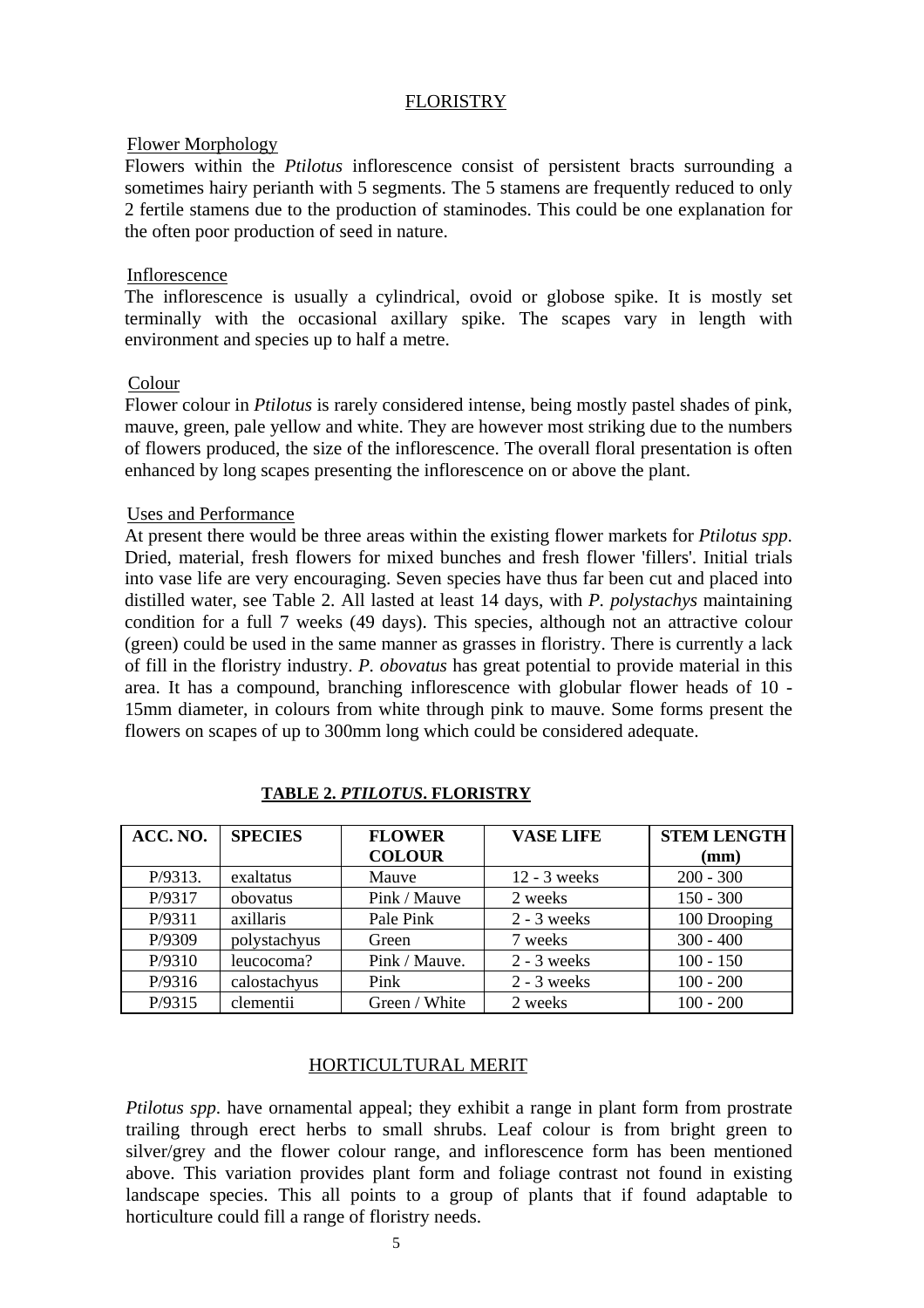Merit testing within existing and developing gene pools has commenced. Observations and measurements will be taken of the following traits:

- 1. Container and in ground performance
- 2. Susceptibility to pests and disease
- 3. Flower presentation, production a and timing
- 4. Plant form and end use
- 5. Ease of propagation.

Emphasis will be placed on 'zero maintenance': of the establishment and maintenance of plants with minimal water and care. There are also opportunities to develop selections for the mass container markets both in Australia and overseas. These would be multiple stemmed or compact free flowering types or possibly hanging basket plants such as *P. axillaris*.

#### FUTURE

During 1993/94 this project has concentrated on setting up a comprehensive gene pool as a foundation from which to work on *Ptilotus spp*. in detail. Development of propagation and cultural protocols has assisted greatly in the ongoing expansion of our collection. One of our aims is to increase the diversity of our collection and hence provide a broader genetic base from which to select. This will also provide the opportunity to improve our currently rudimentary understanding of the taxonomy of *Ptilotus.* 

The deliberate crossing of selections to produce a specific plant/flower form is now of high priority. To achieve this it is appropriate to develop *in vitro* propagation techniques for:

- 1. For quick high volume propagation for trials etc. and
- 2. To ensure germination of hybrid seed.

The development of hybrids is particularly important as it provides the opportunity to 'design' a plant around industry, horticulture and floristry needs, rather than adapt what currently exists. Several good traits exist in our collection e.g. good straight stems vigour, good colour and extended vase life.

Some contact has been made with people in both the nursery and floristry industries, for the purpose of procuring material and getting advice on what their markets would require. Further contact would continue and so improve our understanding of industry requirements and provide awareness of our work with *Ptilotus*. To this end it is envisaged that a seminar could be run at the end of year 2 at which our.findings could be disseminated.

#### Bibliography

Blombery, A. Wildflowers of central Australia.

Jacobs, S.W.L. 1990 Flora of New South Wales Vol. 1, Ptilotus, pages 256-260.

Jacobs, S.W.L. 1994 National Herbarium, Sydney. Pers.Comm.